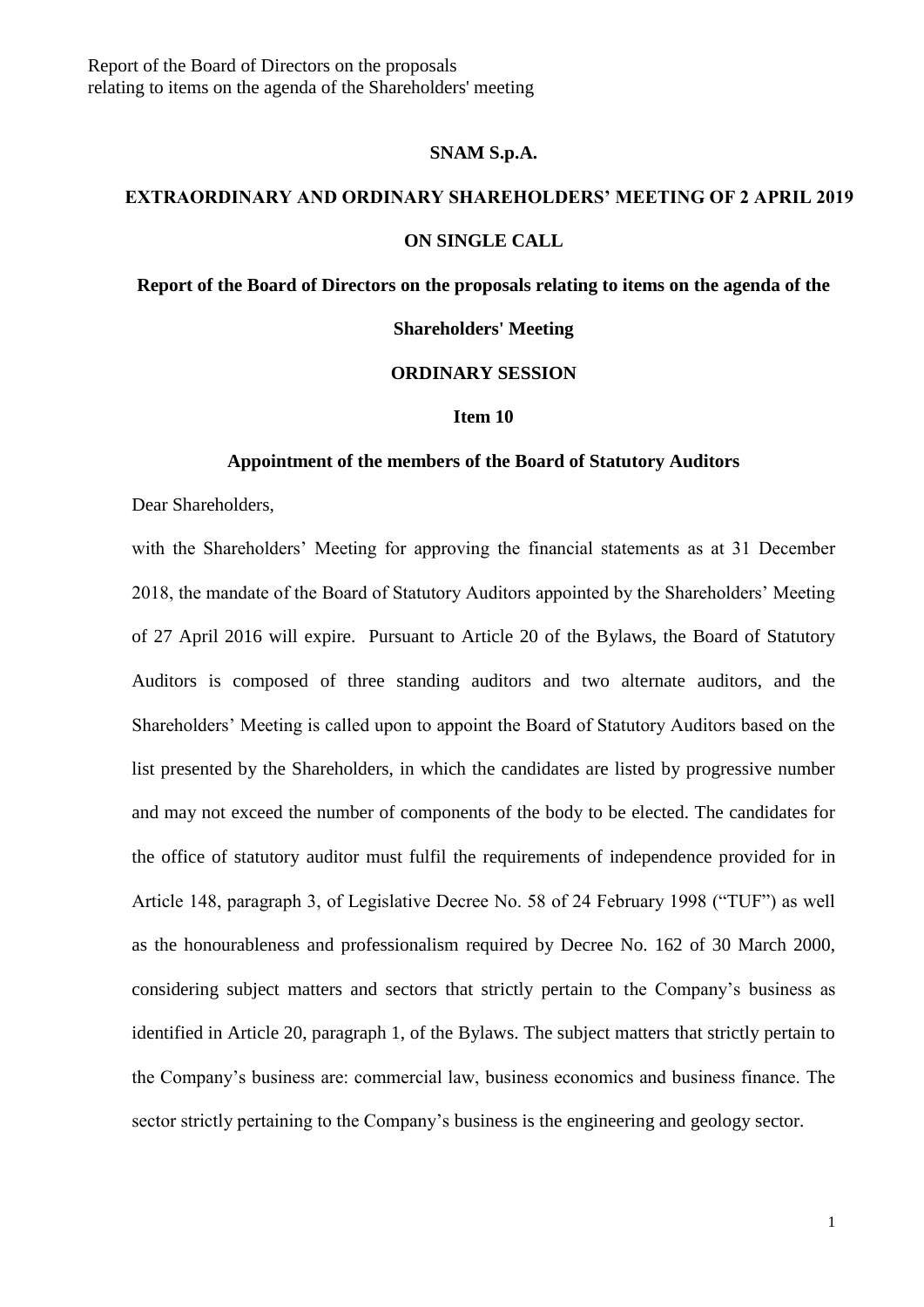Furthermore, the statutory auditors must comply with the limit on the cumulation of offices as set by Consob in Article 144-*terdecies* of Regulation No. 11971 of 14 May 1999 (hereinafter "Issuer Regulation").

Under the Bylaws, the appointment also must be made in adherence to the equality of gender representation provision referred to in Law No. 120 of 12 July 2011.

Pursuant to Article 20 of the Bylaws and to the aforementioned provision, Shareholders, who intend to present a list for the replacement of the Board of Statutory Auditors containing three or more candidates, are asked to include, in the section for standing auditors, such number of candidates belonging to the least represented gender as is equal to at least one third of the candidates (rounding up, if necessary, to the next highest unit) as well as, if the section for alternate auditors indicates two candidates, one of each gender.

The Shareholders are also reminded to consider the independence requirements provided by statutory auditors by the Application Criterion 8.C.1 of Corporate Governance Code approved by Corporate Governance Committee.

For the filing, submission and publication of lists, shall be applied the procedures relating to the appointment of directors by voting list, pursuant to Article 20, paragraph 3, in conjunction with Article 13, paragraph 3, of the Bylaws, in addition to the provisions of the Issuer Regulation. In particular, only Shareholders who, alone or jointly with others, represent at least 1% of the shares with voting entitlement in an Ordinary Shareholders' Meeting may submit lists (see Consob Management Decision no. 13 of 24 January 2019).

The lists presented must be filed with the Company's registered office by 8 March 2019.

In the event a sole list, or lists submitted by shareholders with relationships of affiliation between themselves pursuant to article 144-*quinquies* of Issuer Regulation, is filed at the indicated deadline, additional lists can be submitted up to the third day following the original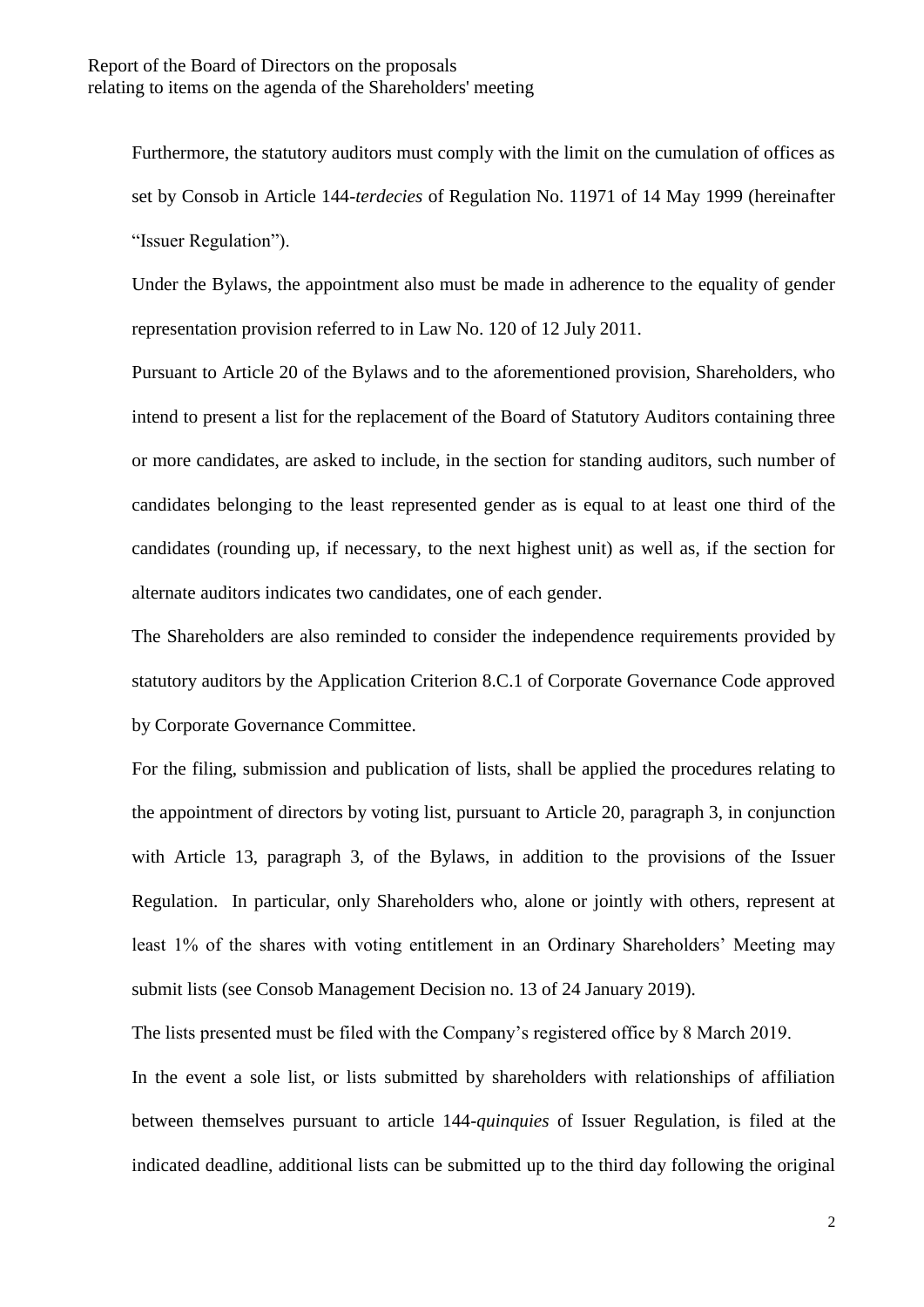expiry date, without prejudice to Article 147-*ter*, paragraph 1-*bis*, last part, of TUF. In this case the above mentioned threshold is reduced by half.

The lists may be sent by mail or delivered to the following address:

*Snam S.p.A.*

*Governance & Corporate Affairs (April 2019 Shareholders' Meeting Lists for appointment of Board of Directors and Board of Statutory Auditors)*

*Piazza Santa Barbara, 7*

*20097 San Donato Milanese (MI) – Italy*

or by certified e-mail to [snam.assemblea@pec.snam.it](mailto:snam.assemblea@pec.snam.it).

The lists must be accompanied by the following under penalty of inadmissibility:

- information on the identities of the shareholders presenting the lists, including the overall equity percentage held;
- statement from shareholders who do not hold, even jointly, a controlling or relative majority stake, certifying as to the absence of links, as provided for in Article 144 *quinquies* of the Issuer Regulation, with such others;
- the acceptance of the candidacy, exhaustive information about the personal and professional characteristics of the candidates and a statement by them certifying that they fulfil the requirements provided for by law and the Bylaws, with reference as well to Article 2, paragraph 2, letter c), of the Prime Ministerial Decree of 25 May 2012 and to the rules of the Issuer Regulation relating to limits on the cumulation of offices.

The Shareholders are also asked to consider the recommendations made by Consob on links between "majority'" and "minority" shareholders's lists contained in Communication No. DEM/9017893 of 26 February 2009 concerning the appointment of members of boards of directors and statutory auditors.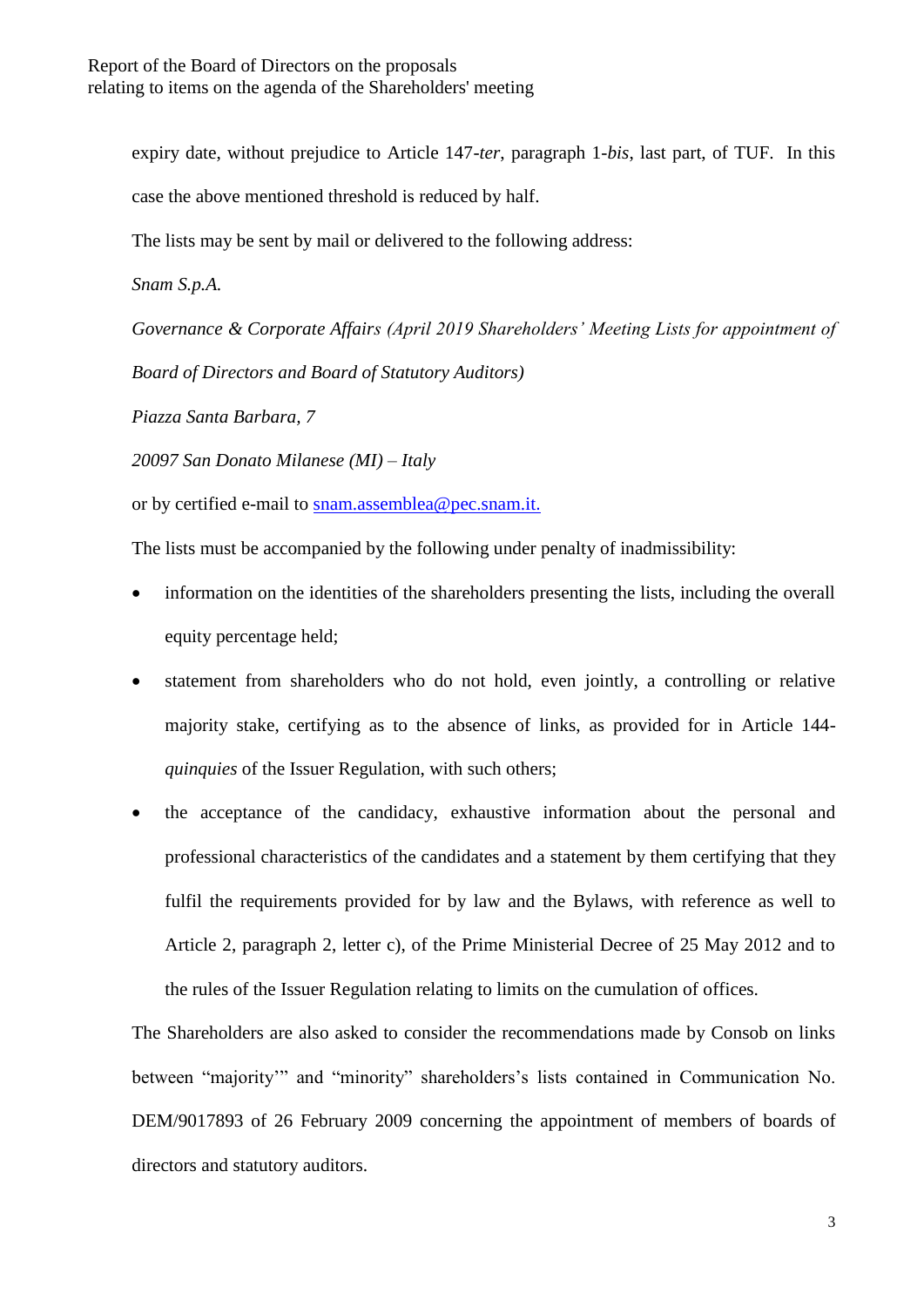Pursuant to Article 2400, last paragraph, of the Italian Civil Code, at the time of the appointment and before accepting the office, the shareholders' meeting must be informed as to posts on the boards of directors and of statutory auditors held by the Statutory Auditors at other companies. Candidates with such posts are asked to include the pertinent list in their CVs, with the recommendation that they make sure that these are updated to the day when the shareholders' meeting is actually held.

The lists filed, accompanied by the information mentioned above, are to be made available to the public at the registered office, at the Company's web site www.snam.it ("*Governance and Conduct*"– "*Shareholders' Meeting*" Section), as well as at the authorised storage system "*eMarket STORAGE*" managed by Spafid Connect S.p.A. [\(www.emarketstorage.com\)](http://www.emarketstorage.com/), by 12 March 2019.

The holding of the minimum quota necessary for presenting the lists is determined in consideration of the shares registered in the Shareholder's name on the date on which lists are filed at the Company. The pertinent certification may be presented even after the filing of the lists, provided that it is completed by 12 March 2019.

The lists are broken into two sections: the first for candidates to the office of standing auditor, the second for candidates to the office of alternate auditor. At least the first candidate in each section must be included in the register of legal auditors and must have a minimum of three years' experience as an auditor.

Two standing auditors and one alternate auditor are taken from the list that wins the majority of the votes. The other standing auditor and the other alternate auditor are appointed in accordance with the procedures of Article 13, paragraph 5, letter b), of the Bylaws, which shall be applied separately to each of the sections into which the other lists are broken down. In the event that, *mutatis mutandis*, a similar situation should occur to that laid down in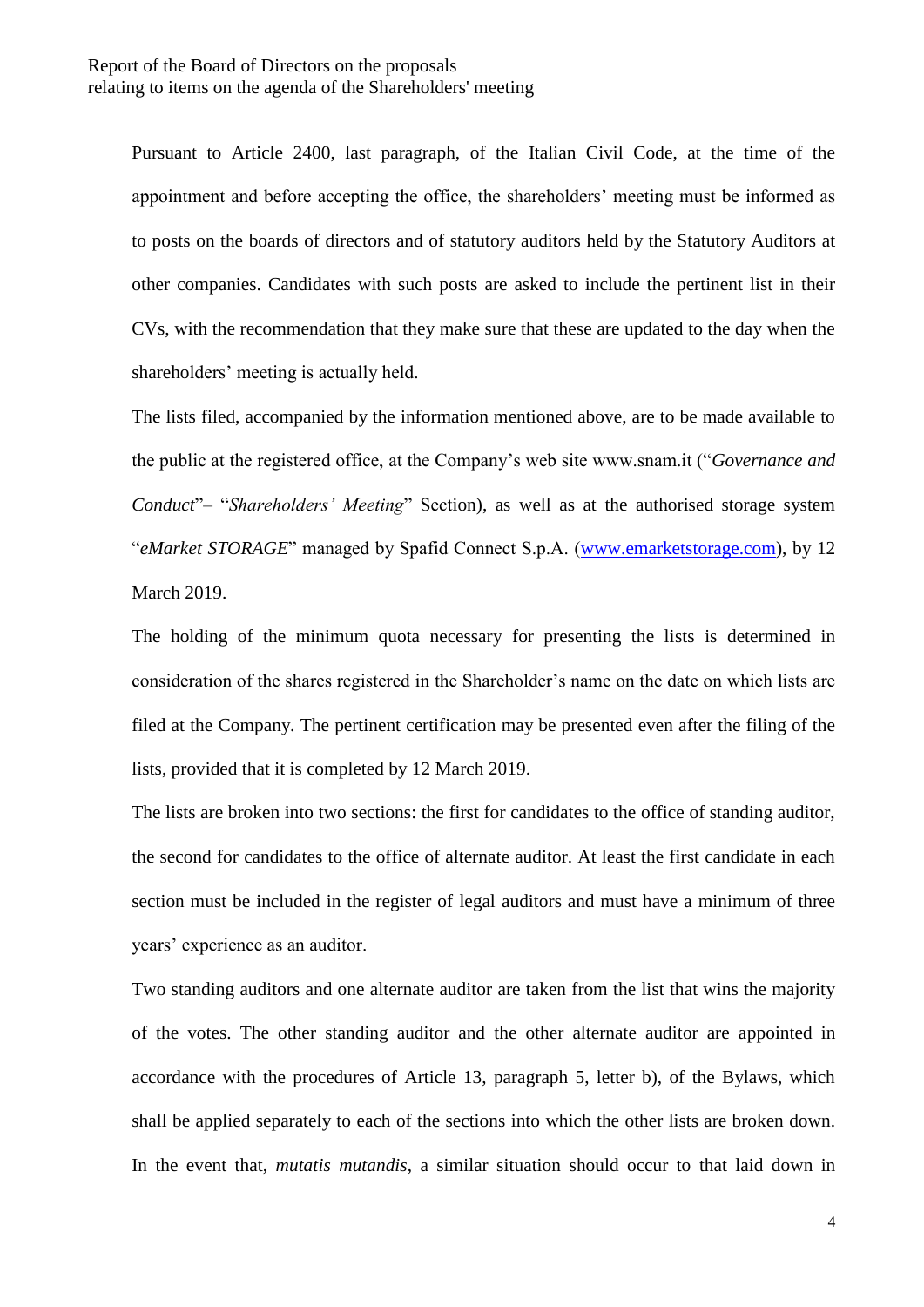Article 13.5 b-*bis*) of the Bylaws, the procedures pursuant to the same letter b-*bis*) shall apply both for the Standing Auditors and Alternate Auditors, insofar as compatible with current regulations and with Article 20 of the Bylaws.

On the basis of the Board of Directors' proposal related to item 11 on the Agenda, the first candidate on the minority shareholders' list who obtains the greatest number of votes is to be proposed for the post of Chairman of the Board of Statutory Auditors.

If according to the above mentioned procedure it is not possible to ensure the compliance with the law on gender representation for the standing auditors, the quotient of votes to be attributed to each candidate taken from the standing auditor sections of the different lists shall be calculated by dividing the number of votes for each list by the order number of each of these candidates; the candidate of the most represented gender with the lowest quotient among the candidates taken from all the lists shall be replaced by the candidate of the least represented gender (with the highest consecutive number) from the same standing auditor section of the list of the replaced candidate, or, failing this, from the alternate auditor section of the same list as the replaced candidate (who, in this case, takes the place of the alternate auditor he/she has just been replaced by). If this procedure fails to ensure the compliance with the law on gender representation, the candidate is replaced by the person appointed by the Shareholders' Meeting with the majority of votes set by the law, in such a way as to ensure that the composition of the Board of Statutory Auditors complies with the law and with the Bylaws. Where candidates from different lists have obtained the same quotient, the candidate from the list from which the greater number of Statutory Auditors has been taken shall be replaced, or, if these numbers of Statutory Auditors are the same, the candidate taken from the list with the fewest votes shall be replaced, or, if the number of votes is the same, the